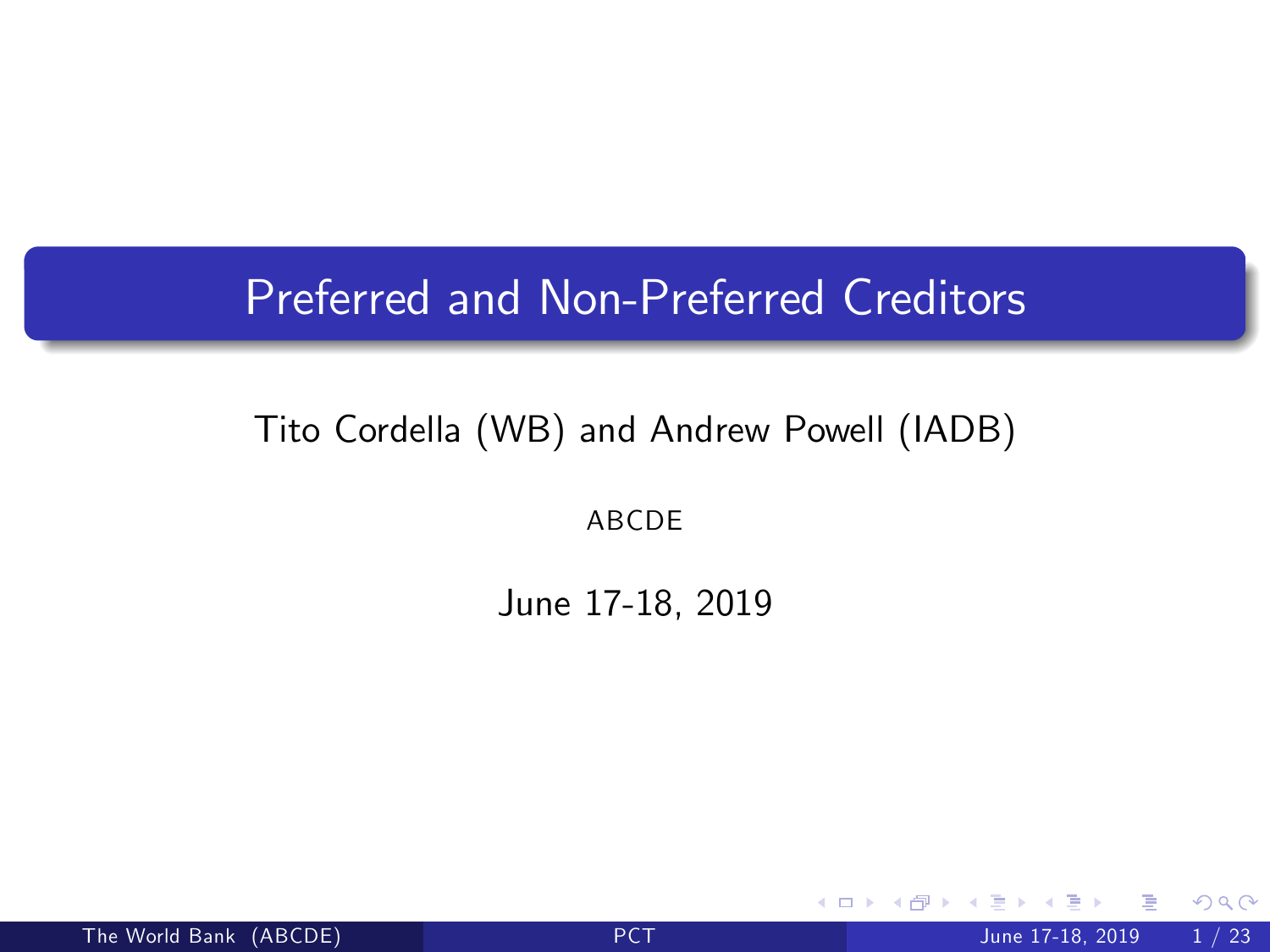• The preferred creditor treatment is not a legal status or a legal obligation on governments to give the World Bank, the IDB, the IMF, or other IFIs, priority over other lenders

• "It is the practice (or custom) of borrowing member countries of continuing to service their loans from the Bank during periods when they are unable to service all their external debts in accordance with their terms, which other creditors have acquiesced in this practice"

つひひ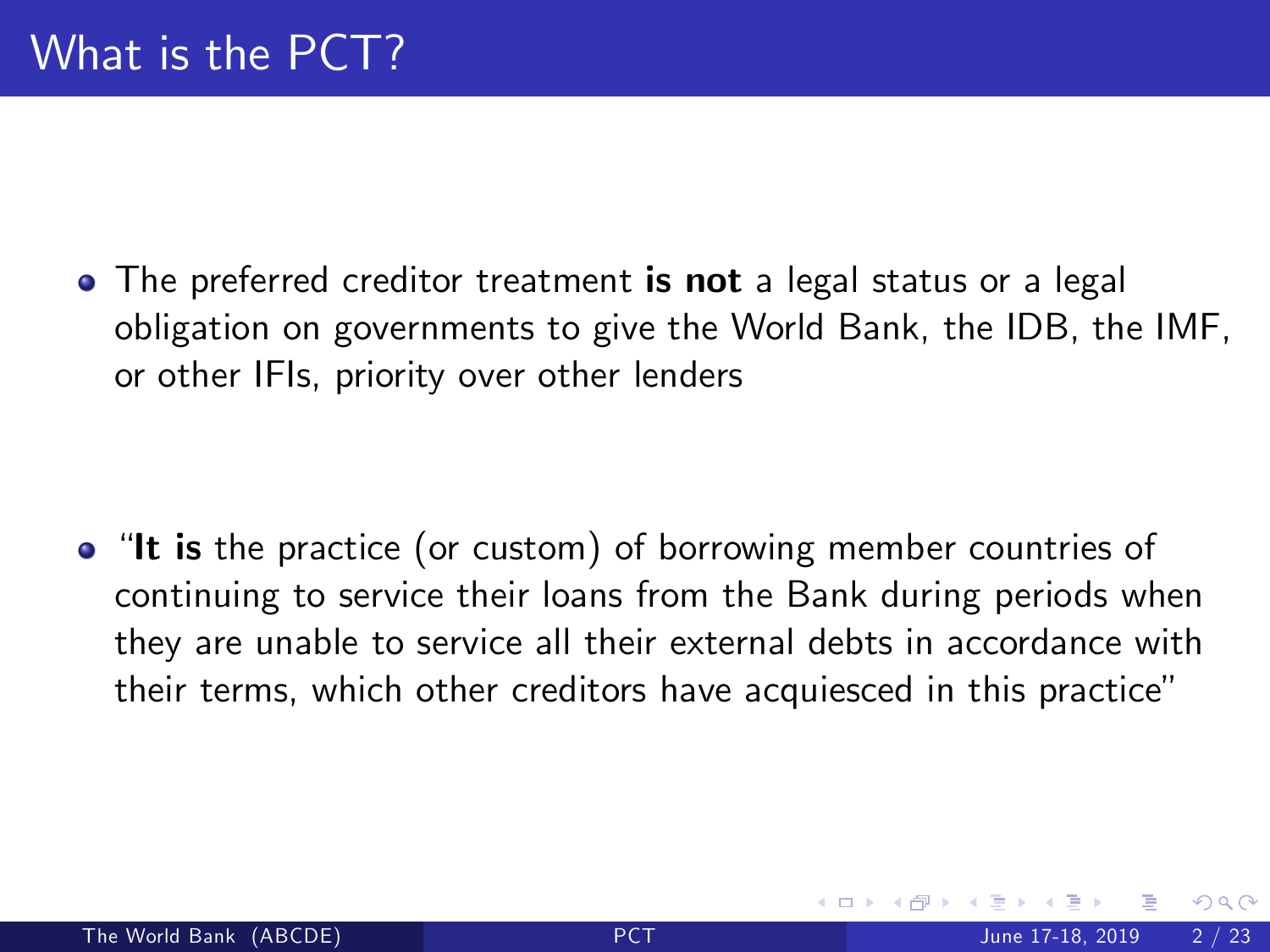### PCT is a common practice

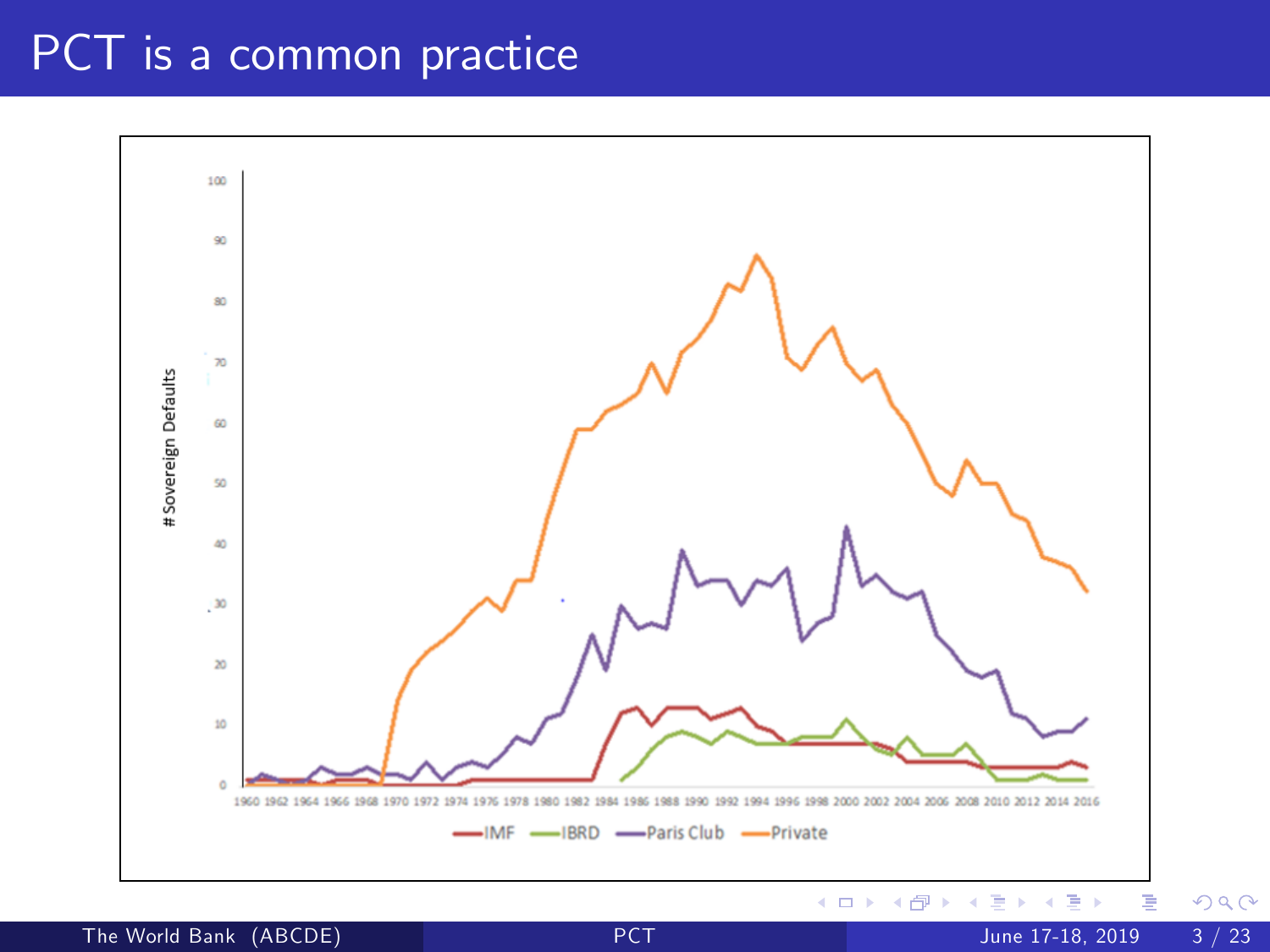## Name and Shame

| Countries                       | <b>IMF</b>     | <b>IBRD</b>             | <b>IMF&amp;IRRD</b> | <b>Countries</b>            | <b>IMF</b>     | <b>IBRD</b>    | <b>IMF&amp;IRRD</b> |
|---------------------------------|----------------|-------------------------|---------------------|-----------------------------|----------------|----------------|---------------------|
| Afghanistan                     | 9              | $\mathbf{1}$            | $\mathbf{1}$        | Laos                        | $\mathbf{1}$   | $\mathbf{0}$   | $\mathbf{0}$        |
| Argentina                       | 4              | $\overline{\mathbf{2}}$ | $\mathbf{1}$        | Lebanon                     | 0              | $\mathbf{1}$   | $\mathbf 0$         |
| <b>Bolivia</b>                  | $\overline{2}$ | $\overline{0}$          | $\mathbf 0$         | Liberia                     | 25             | 23             | 23                  |
| Bosnia & Herzegovina            | з              | 5                       | $\circ$             | Macedonia                   | 0              | 1              | $\Omega$            |
| <b>Brazil</b>                   | 4              | $\Omega$                | $\Omega$            | Mvanmar                     | $\Omega$       | $\overline{4}$ | $\Omega$            |
| Cambodia                        | 19             | $\circ$                 | $\mathbf 0$         | Nicaragua                   | 4              | $\overline{7}$ | $\overline{2}$      |
| <b>Central African Republic</b> | $\overline{9}$ | $\overline{0}$          | $\Omega$            | Pakistan                    | $\overline{2}$ | $\Omega$       | $\Omega$            |
| Chad                            | 1              | $\mathbf 0$             | $\mathbf 0$         | Panama                      | 5              | 4              | 4                   |
| Chile                           | $\overline{2}$ | $\overline{0}$          | $\circ$             | Peru                        | $\overline{9}$ | 5              | 5                   |
| Comoros                         | 1              | 1                       | $\mathbf 0$         | Rep. Of Congo (Brazzaville) | $\Omega$       | 6              | $\Omega$            |
| Côte d'Ivoire                   | $\Omega$       | 5                       | $\circ$             | Romania                     | 4              | $\mathbf{1}$   | $\mathbf{1}$        |
| Cuba                            | 5              | $\circ$                 | $\circ$             | Rwanda                      | $\mathbf{1}$   | $\mathbf 0$    | $\mathbf 0$         |
| Dem. Rep. of Congo (Kinshasa)   | 18             | 9                       | 9                   | Samoa                       | $\mathbf{0}$   | $\mathbf{1}$   | $\Omega$            |
| <b>Dominican Republic</b>       | 1              | $\mathbf 0$             | $\mathbf 0$         | Serbia                      | 9              | 11             | 9                   |
| <b>El Salvador</b>              | $\mathbf{1}$   | $\overline{0}$          | $\mathbf 0$         | Seychelles                  | $\mathbf{0}$   | 5              | $\mathbf{0}$        |
| <b>Equatorial Guinea</b>        | 3              | 0                       | $\circ$             | Sierra Leone                | 12             | 4              | 4                   |
| Gambia                          | 3              | $\overline{O}$          | $\mathbf{0}$        | Somalia                     | 34             | $\overline{4}$ | 4                   |
| Ghana                           | $\mathbf{1}$   | $\Omega$                | $\Omega$            | St. Lucia                   | 3              | $\Omega$       | $\Omega$            |
| Greece                          | $\mathbf{1}$   | $\overline{0}$          | $\Omega$            | Sudan                       | 37             | 9              | $\overline{9}$      |
| Guatemala                       | $\mathbf 0$    | $\overline{\mathbf{2}}$ | o                   | Suriname                    | 1              | $\mathbf 0$    | $\mathbf 0$         |
| Guinea-Bissau                   | 3              | $\overline{0}$          | $\mathbf{0}$        | Syria                       | $\mathbf{1}$   | 16             | $\mathbf{0}$        |
| Guyana                          | 10             | 3                       | 3                   | Tanzania                    | з              | $\Omega$       | $\Omega$            |
| Haiti                           | $\overline{7}$ | $\overline{2}$          | $\mathbf{1}$        | Togo                        | $\Omega$       | $\overline{2}$ | $\Omega$            |
| Honduras                        | 3              | $\mathbf{1}$            | 1                   | Uruguay                     | $\mathbf{1}$   | $\Omega$       | $\Omega$            |
| India                           | $\mathbf{0}$   | $\mathbf{1}$            | $\mathbf 0$         | Vietnam                     | 14             | $\mathbf{0}$   | $\Omega$            |
| Iran                            | $\mathbf 0$    | $\mathbf{1}$            | $\mathbf 0$         | Yugoslavia                  | 2              | $\mathbf{0}$   | $\mathbf 0$         |
| Iraq                            | 14             | 14                      | 13                  | Zambia                      | 12             | $\overline{3}$ | 3                   |
| lamaica                         | 5              | 0                       | $\mathbf 0$         | <b>Zimbabwe</b>             | 16             | 17             | 16                  |
|                                 |                |                         |                     | <b>Total (56 countries)</b> | 325            | 171            | 109                 |

The World Bank (ABCDE) [PCT](#page-0-0) June 17-18, 2019 4 / 23

Þ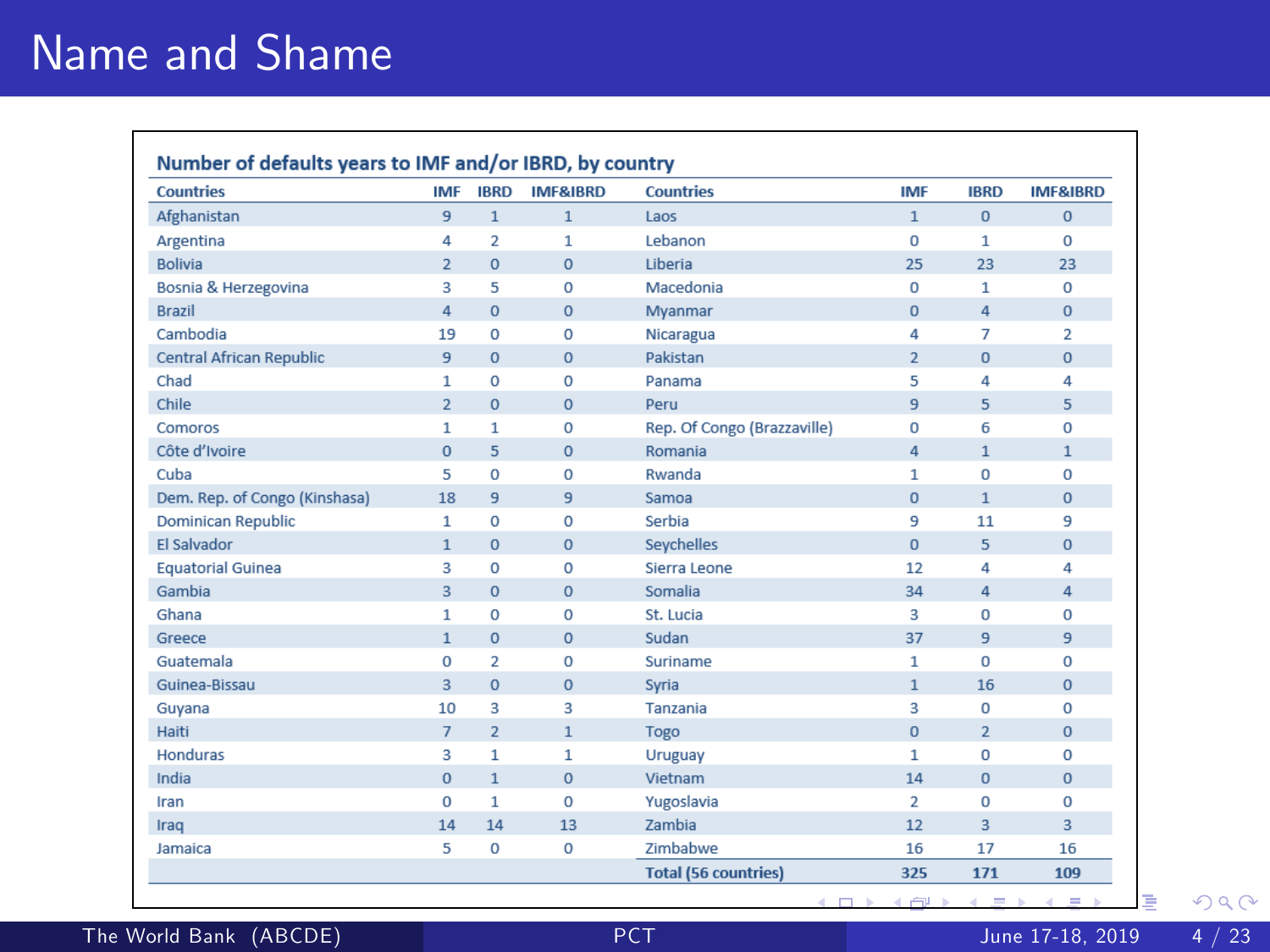| Average<br>Maturity (years)(5) | 8 years<br>and<br>below | Greater<br>than<br>8 to 10 | Greater<br>than<br>10 to 12 | Greater<br>than<br>12 to 15 | Greater<br>than<br>15 to 18 | Greater<br>than<br>18 to 20 |
|--------------------------------|-------------------------|----------------------------|-----------------------------|-----------------------------|-----------------------------|-----------------------------|
| <b>Group A</b>                 | <b>LIBOR</b>            | LIBOR                      | <b>LIBOR</b>                | LIBOR                       | <b>LIBOR</b>                | <b>LIBOR</b>                |
|                                | $+0.48%$                | $+0.58%$                   | $+0.68%$                    | $+0.78%$                    | $+0.88%$                    | $+0.98%$                    |
| <b>Group B</b>                 | <b>LIBOR</b>            | <b>LIBOR</b>               | <b>LIBOR</b>                | LIBOR                       | <b>LIBOR</b>                | LIBOR                       |
|                                | $+0.48%$                | $+0.58%$                   | $+0.73%$                    | $+0.88%$                    | $+1.03%$                    | $+1.1896$                   |
| Group C                        | LIBOR                   | LIBOR                      | <b>LIBOR</b>                | LIBOR                       | <b>LIBOR</b>                | <b>LIBOR</b>                |
|                                | $+0.48%$                | $+0.58%$                   | $+0.78%$                    | $+0.98%$                    | $+1.1896$                   | $+1.3896$                   |
| <b>Group D</b>                 | <b>LIBOR</b>            | LIBOR                      | <b>LIBOR</b>                | LIBOR                       | LIBOR                       | <b>LIBOR</b>                |
|                                | $+0.53%$                | $+0.63%$                   | $+0.88%$                    | $+1.13%$                    | $+1.38%$                    | $+1.63%$                    |
| Front-End Fee (7)              | 0.25%                   | 0.25%                      | 0.25%                       | 0.25%                       | 0.25%                       | 0.25%                       |
| Commitment<br>Fee $(8)$        | 0.25%                   | 0.25%                      | 0.25%                       | 0.25%                       | 0.25%                       | 0.25%                       |

画

**K ロ ト K 伊 ト K**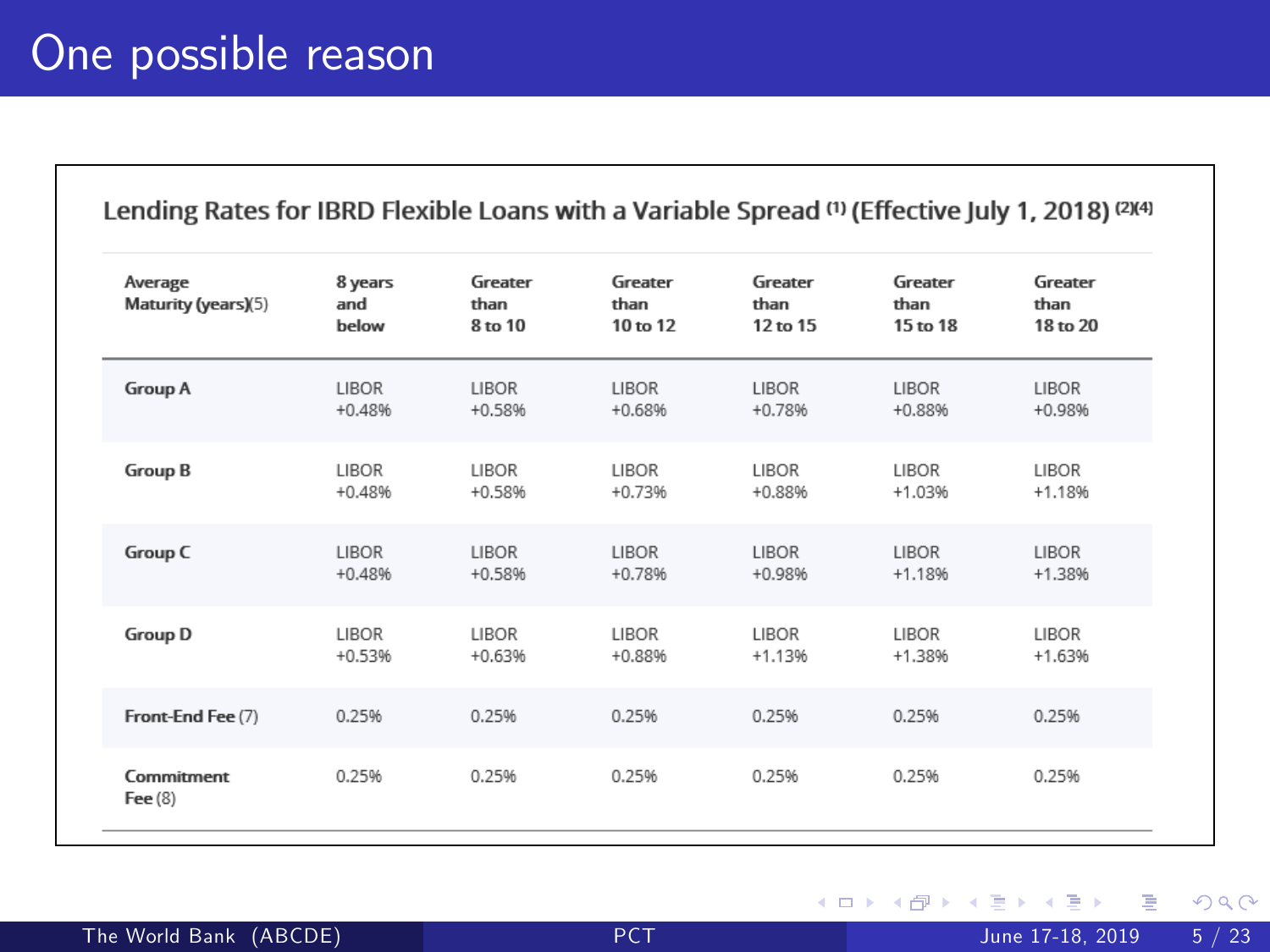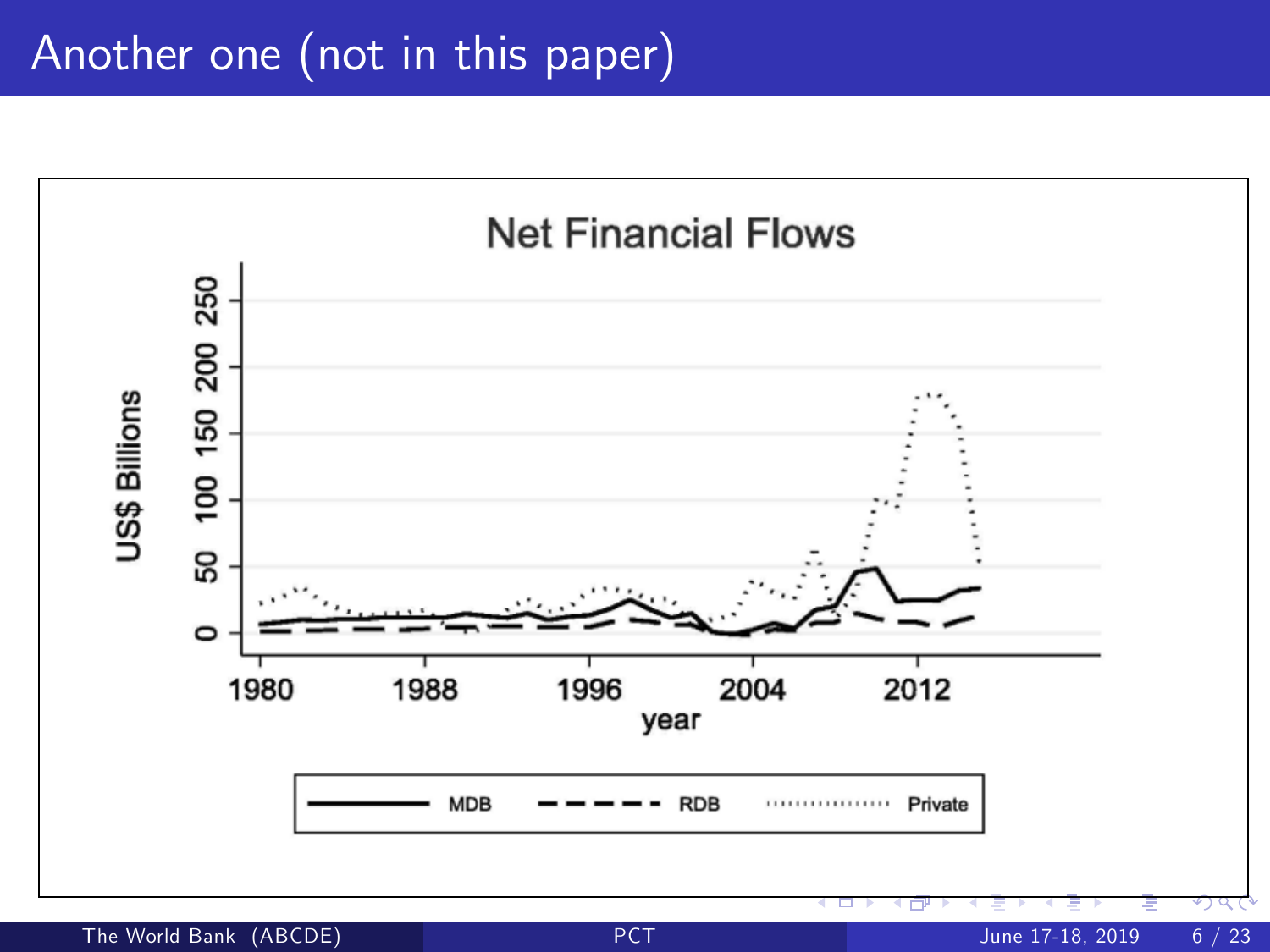- Sovereign borrowing and willingness to pay literature does not address PCT
	- e.g., Eaton and Gersowitz (1981), Kletzer and Wright (2000), Arellano (2008), Aguilar and Amador (2013)

- PCT literature does not address willingness to pay senior creditors, it assumes it
	- e.g., Bolton and Jeanne (2009), Boz (2011), Chaterterjee and Eyigungor (2015), Fink and Sholl (2016), Hatcheondo et al (2017)

つひひ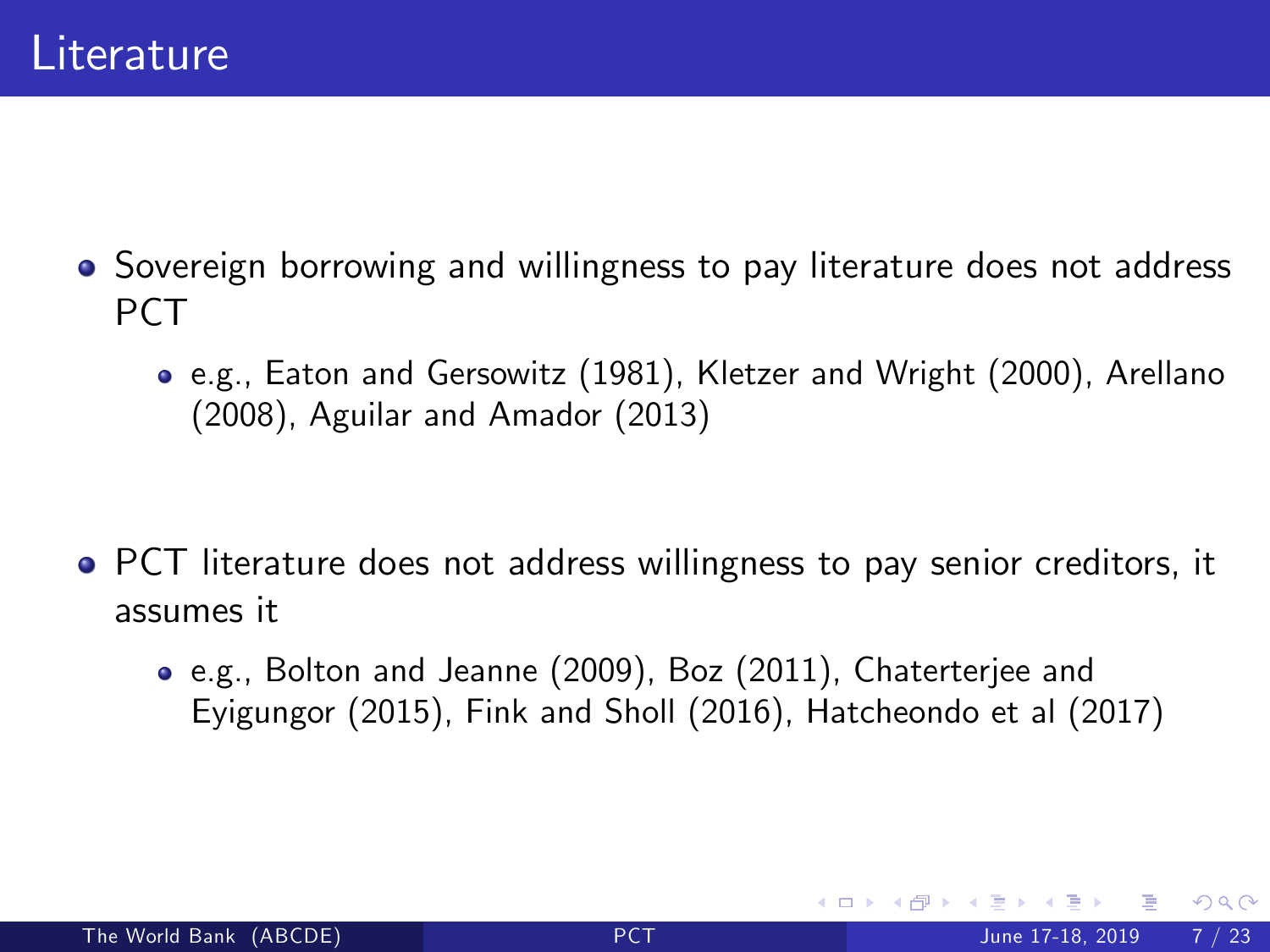- Can the PCT be sustained as an equilibrium outcome?
- Are there limits to the amount of "safe" IFI lending?
- Do such limits depend on the characteristics of a country?
- What is the optimal amount of IFI (preferred) lending?
- **•** How should IFIs allocate their capital if it is limited?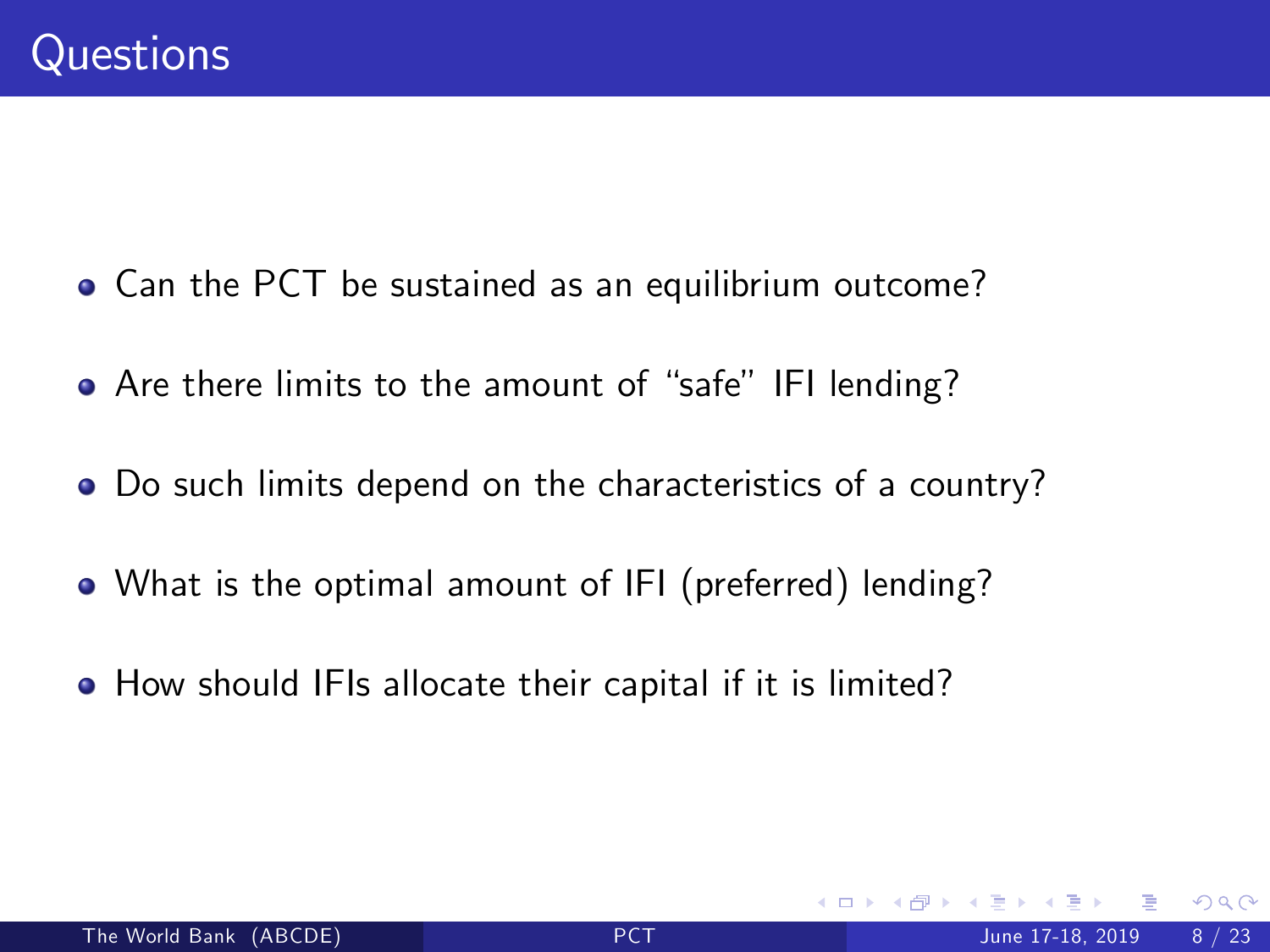- We develop a very simple (infinite-horizon discrete-time) model of emergency lending
- Where a country is hit by a shock with probability *ρ*
- And to cope with the consequences of the shock it can borrow
	- from an IFI, which is willing to lend only if it can lend at the risk-free rate and be always repaid
	- o or from the market, which charges a rate that prices in the expected probability of default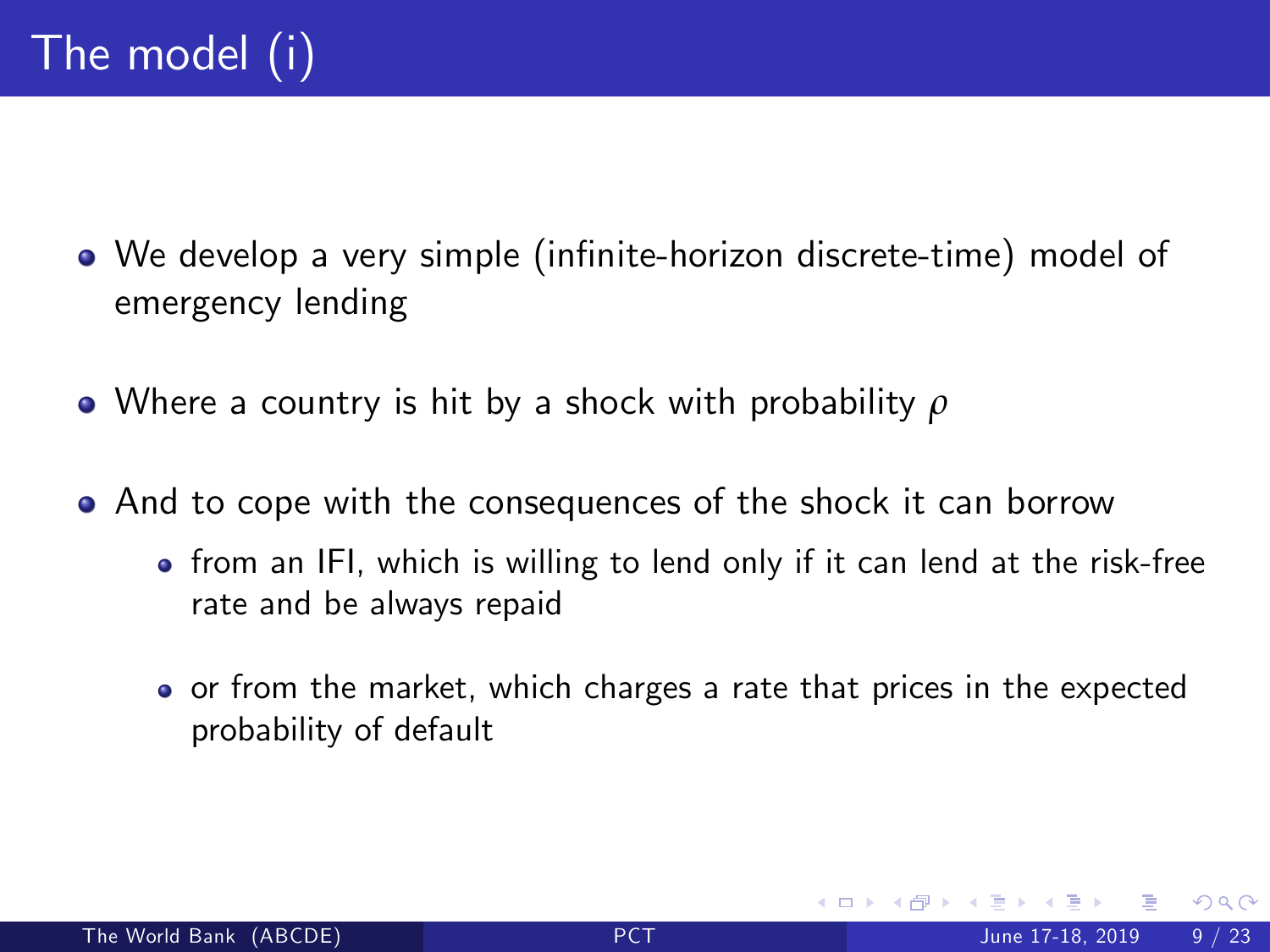Loans are short term and are due at the end of each period

- The cost of repaying the debt can be either
	- low
	- **o** or high
- If the country defaults,
	- o on the IFI
		- it is excluded from official lending until it fully repays its arrears
	- on the market
		- **a** it is excluded forever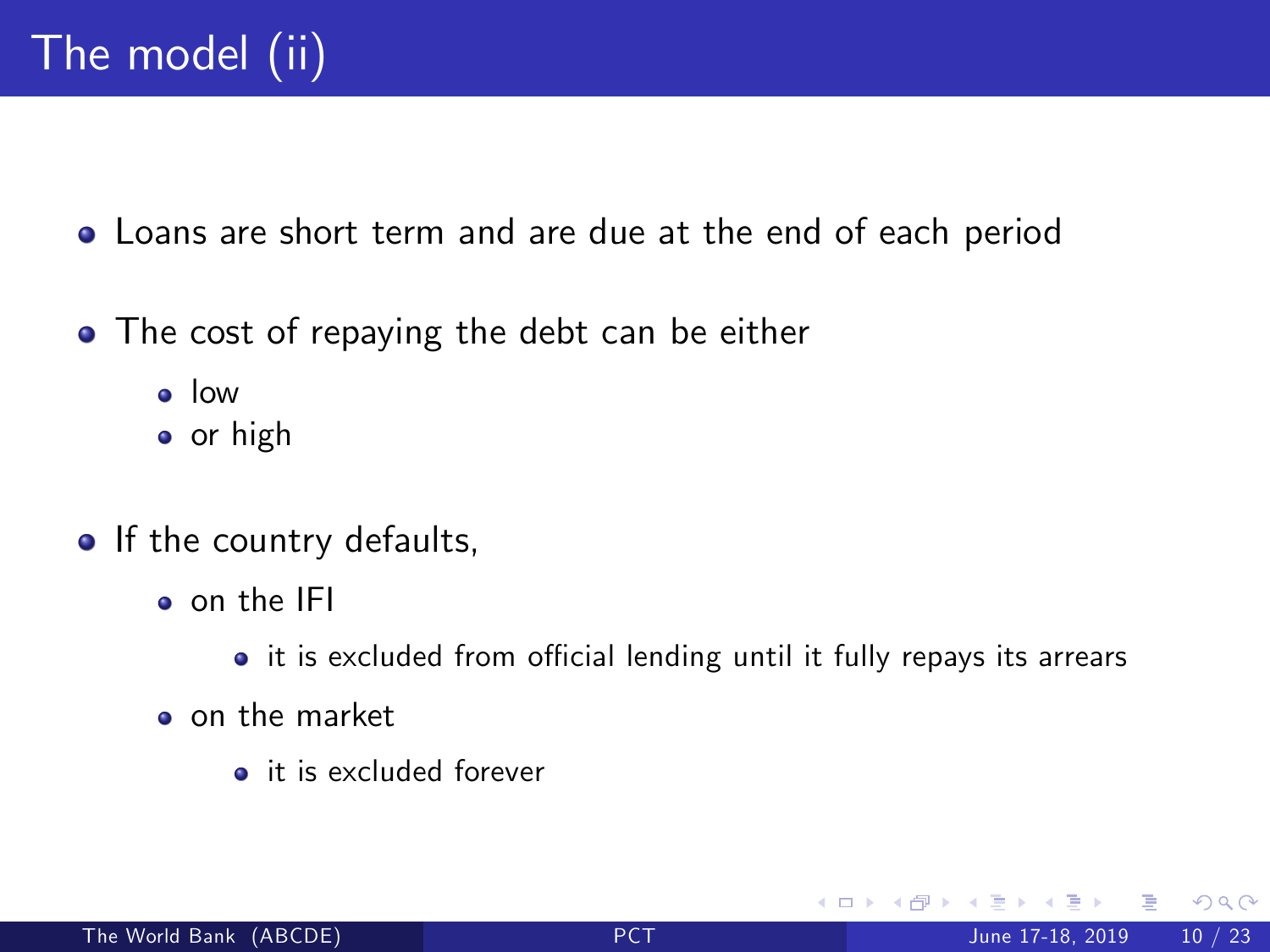## IFI lending



重

 $298$ 

 $\mathbf{y} = \mathbf{y} \oplus \mathbf{y}$ 

Þ

**K ロ ト K 伊 ト K**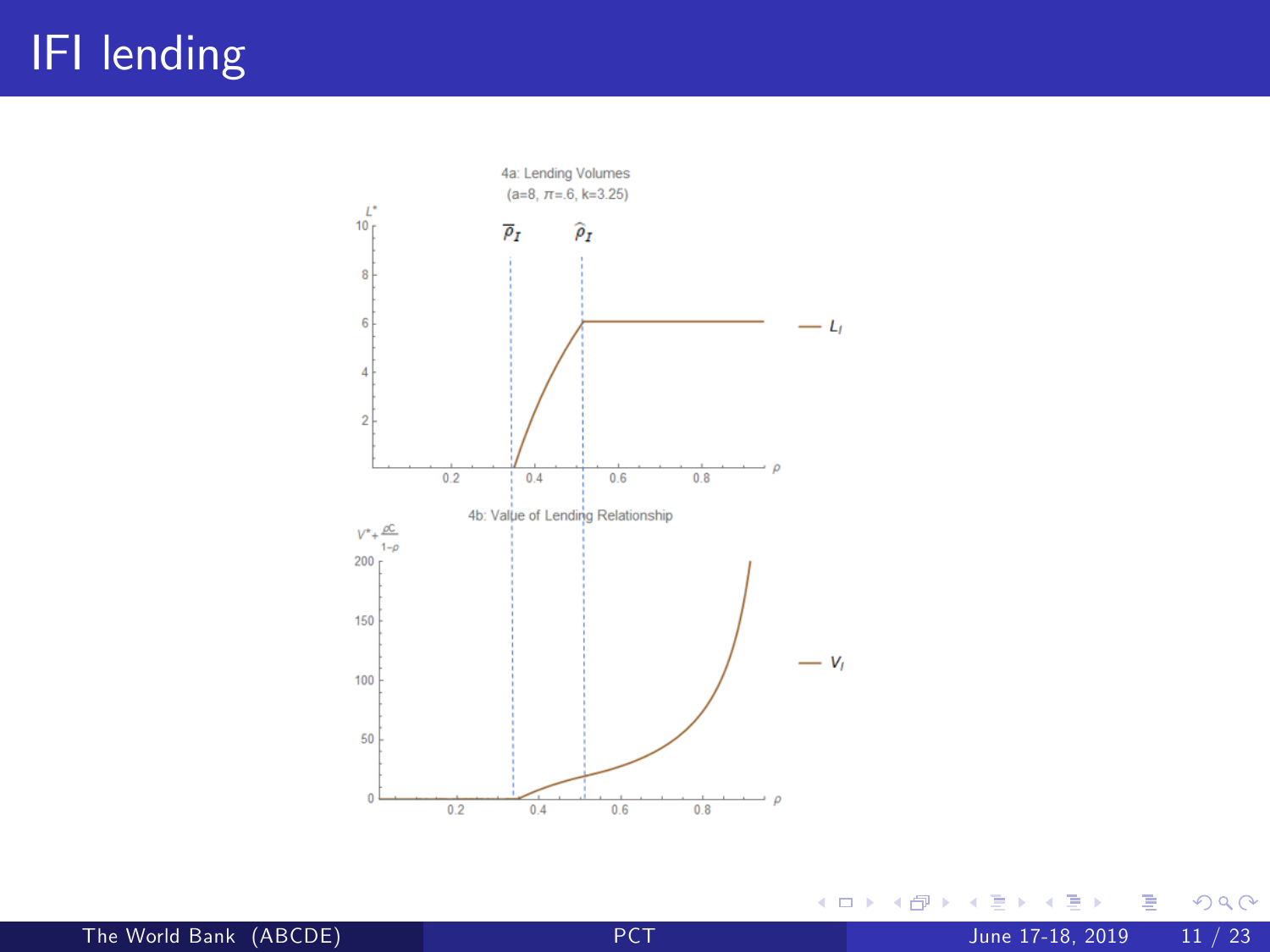### Market lending



**≮ロ ▶ (伊 )** 

 $\mathcal{A}$ ∍  $\sim$  $\mathcal{A}$  ÷,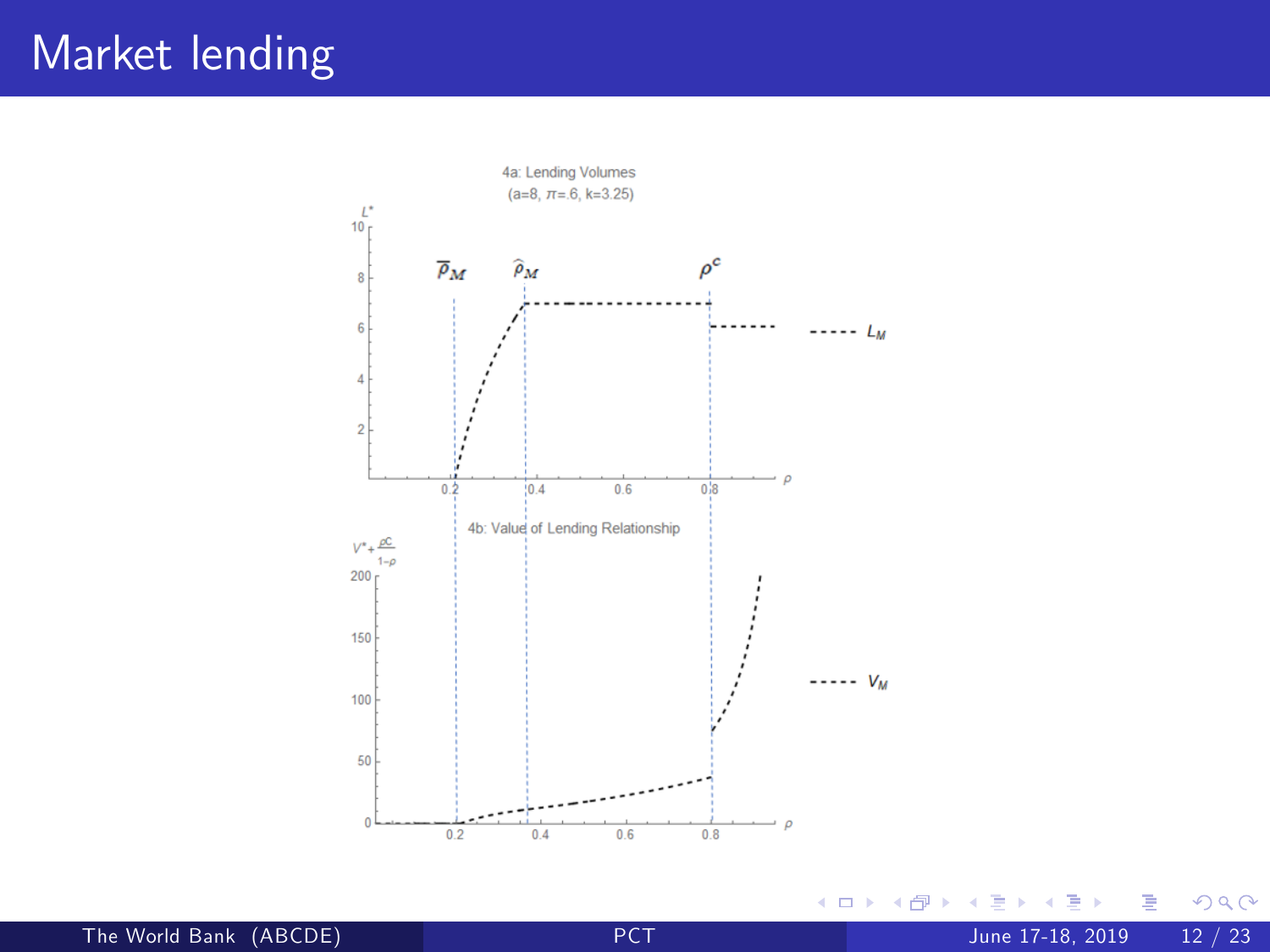## Optimal IFI and market lending



4 0 8

×.  $\rightarrow$  ×  $\mathcal{A}$  э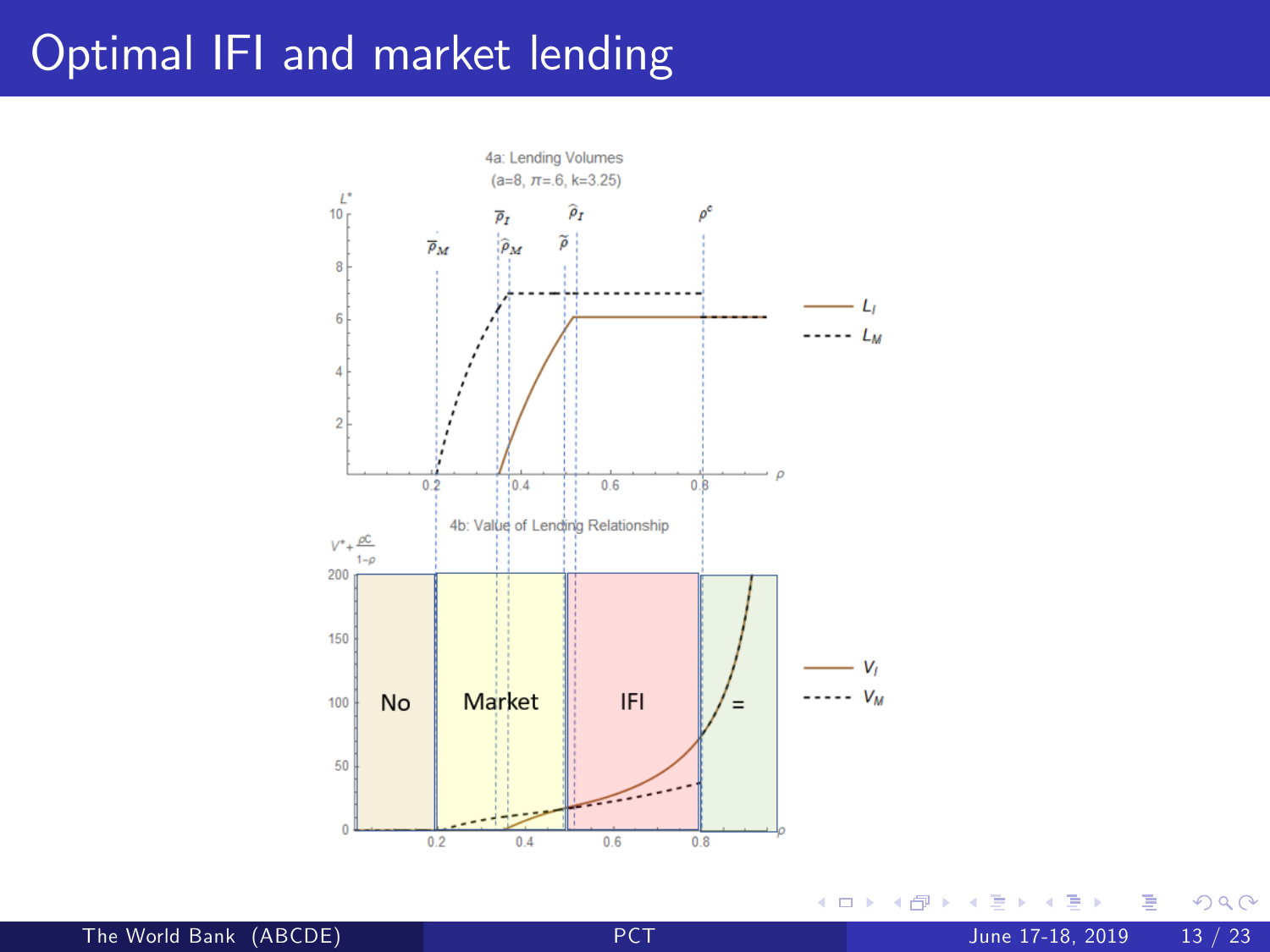- To solve for the blended case we assume that the (benevolent) IFI moves first
- And chooses the optimal amount of (safe) lending
- Anticipating what the country will borrow from the market and can default in the high-repayment-cost state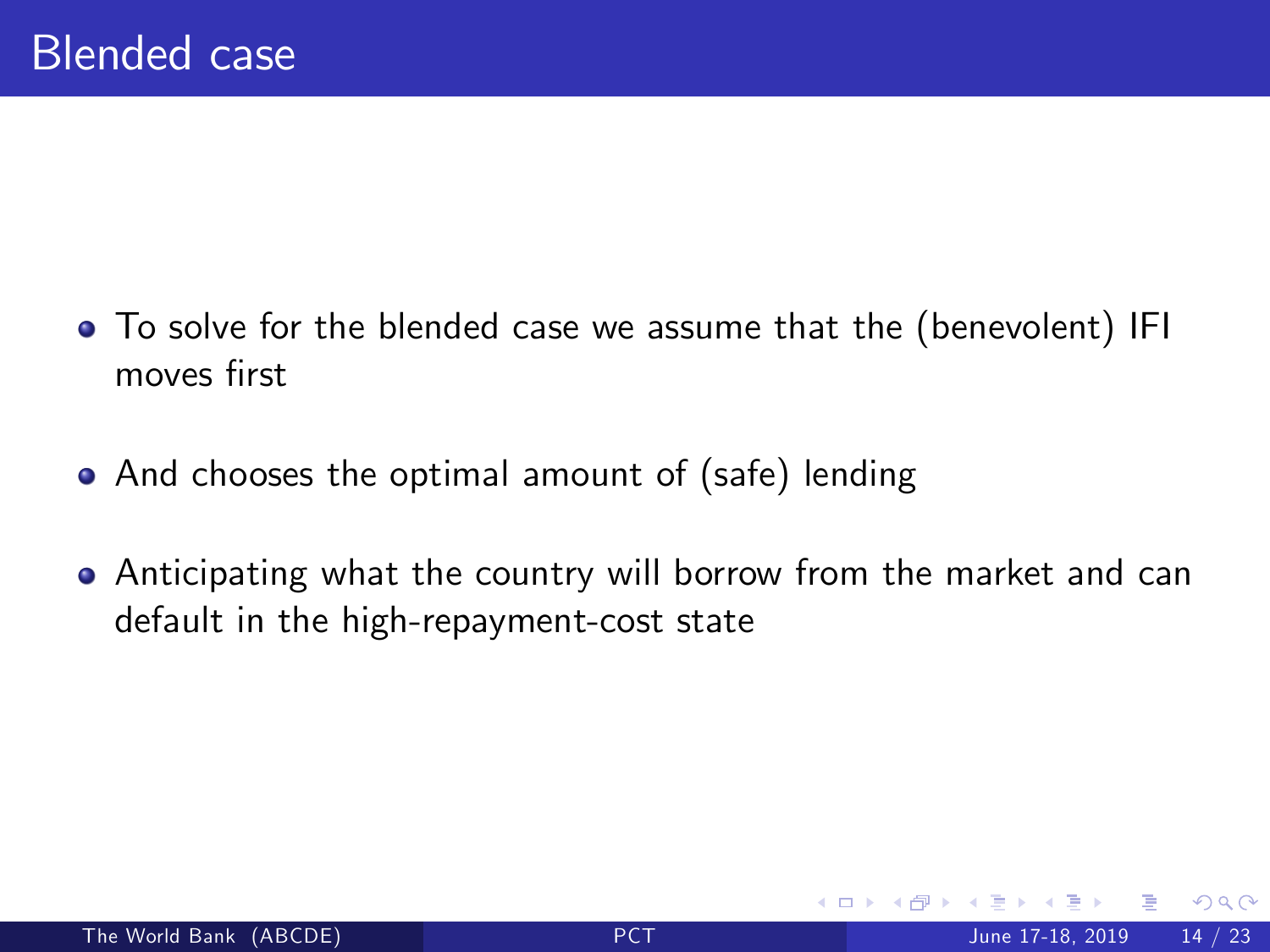#### Solving for the blended case



 $\leftarrow$   $\Box$ 

ä × Þ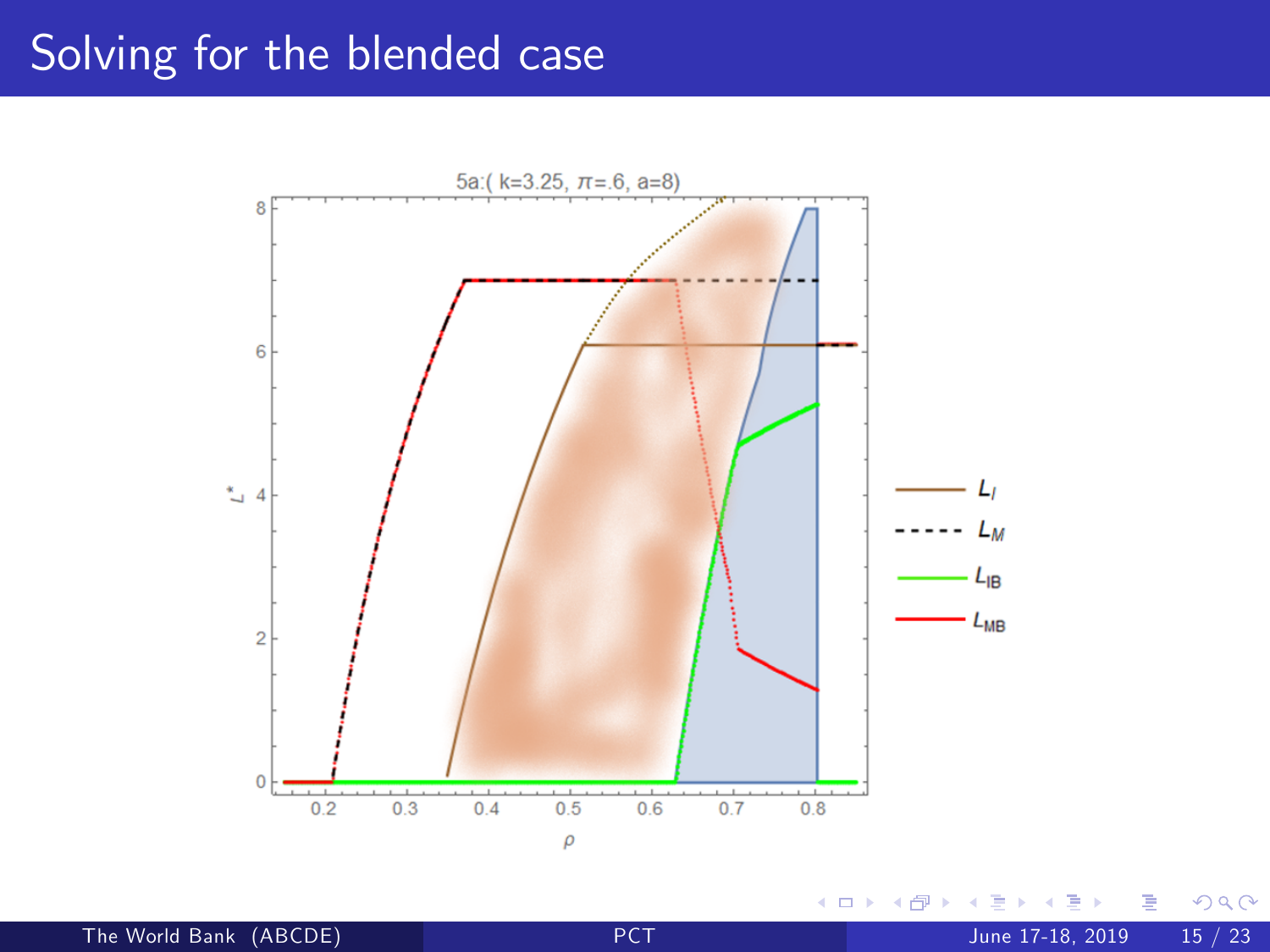#### How valuable is official and market lending?



4 0 8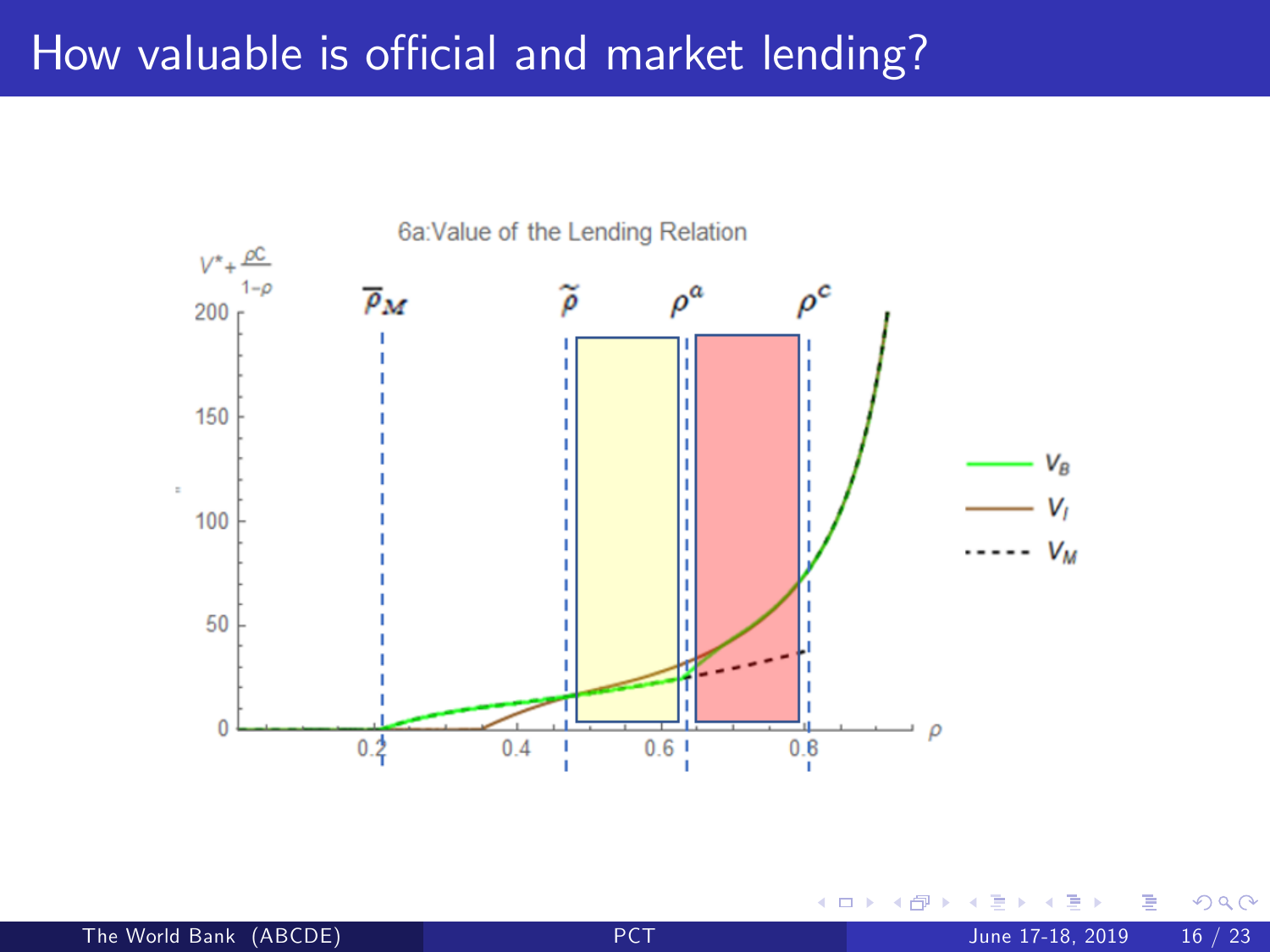#### How valuable is official and market lending?



4 0 8

The World Bank (ABCDE) [PCT](#page-0-0) June 17-18, 2019 17 / 23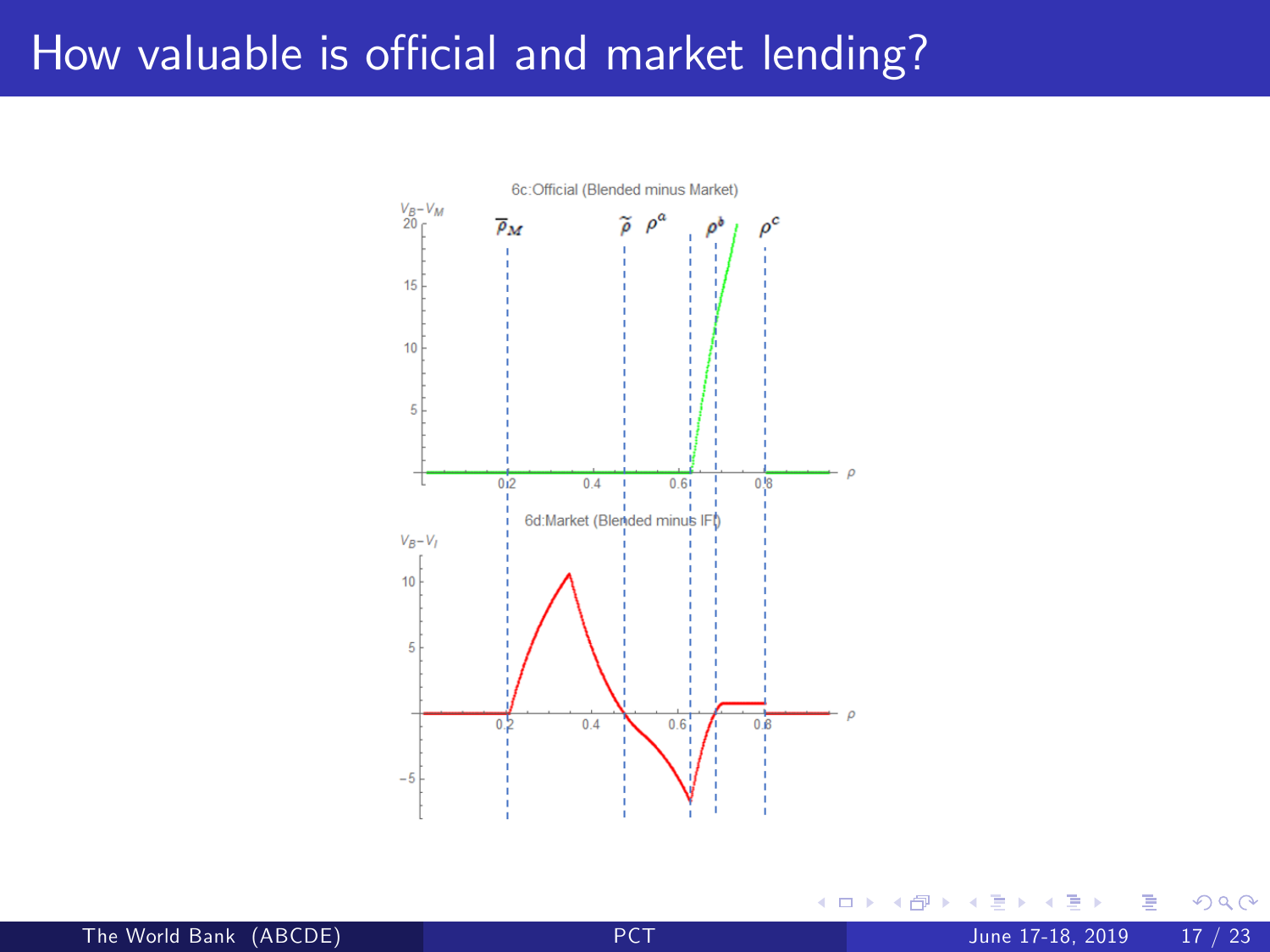- Market access is more valuable for low values of *ρ*
- IFI lending is more valuable for intermediate values of *ρ*
- When this is the case, market borrowing crowds out more efficient official lending
- Hence, it would be optimal to ban it (no non-concessional lending clause)
- When shocks are recurrent, it is optimal to have both official and market lending
- But when they are "the norm" the market can offer risk-free loans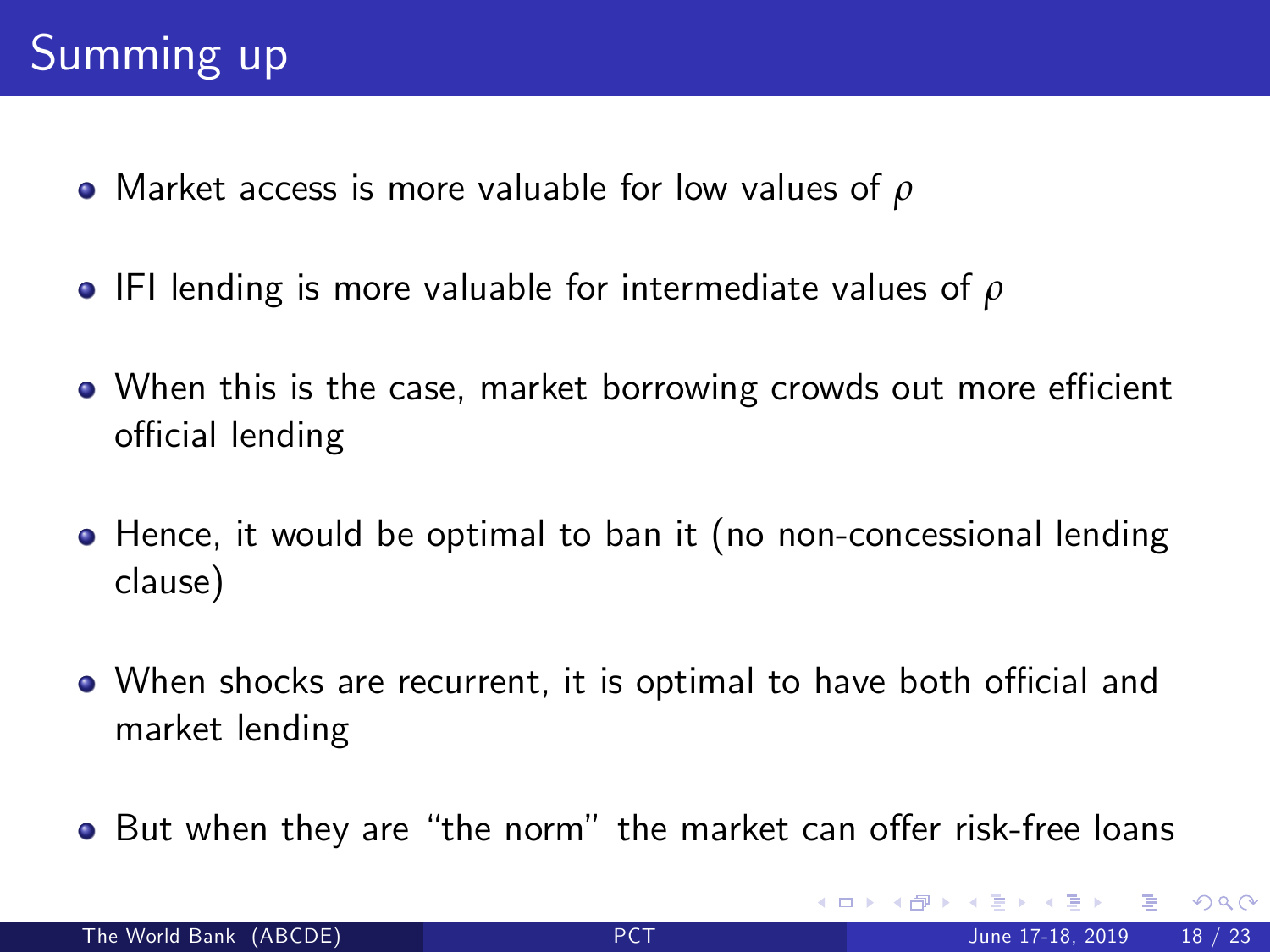## Optimal capital allocation



4.0.3

Þ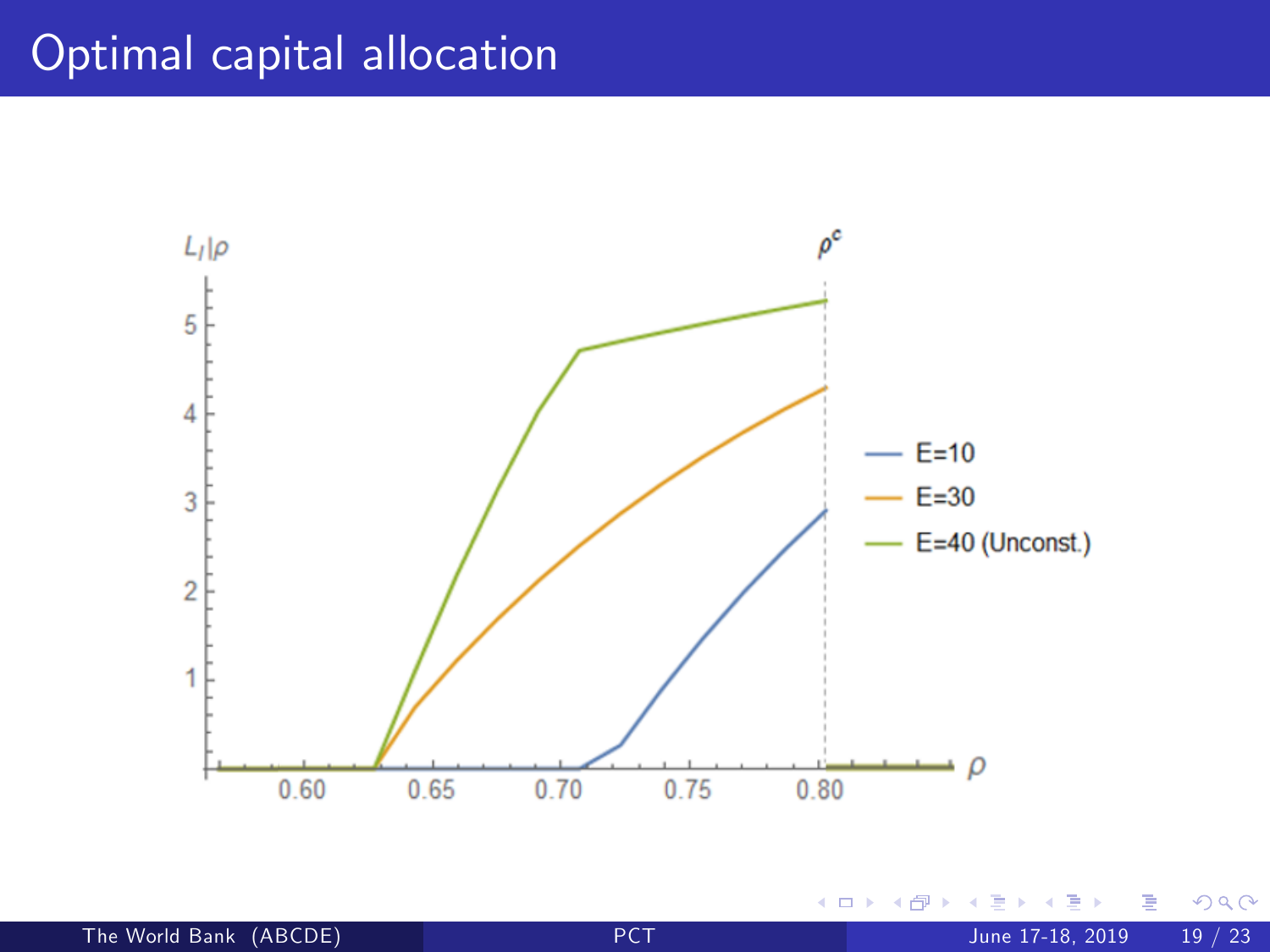- IFIs are valuable because they can commit to lend a specified amount that will be repaid
- Markets seldom can do that (multiple equilibria/dilution problem)
- It may be welfare improving for IFIs to lend conditionally on countries not borrowing from the market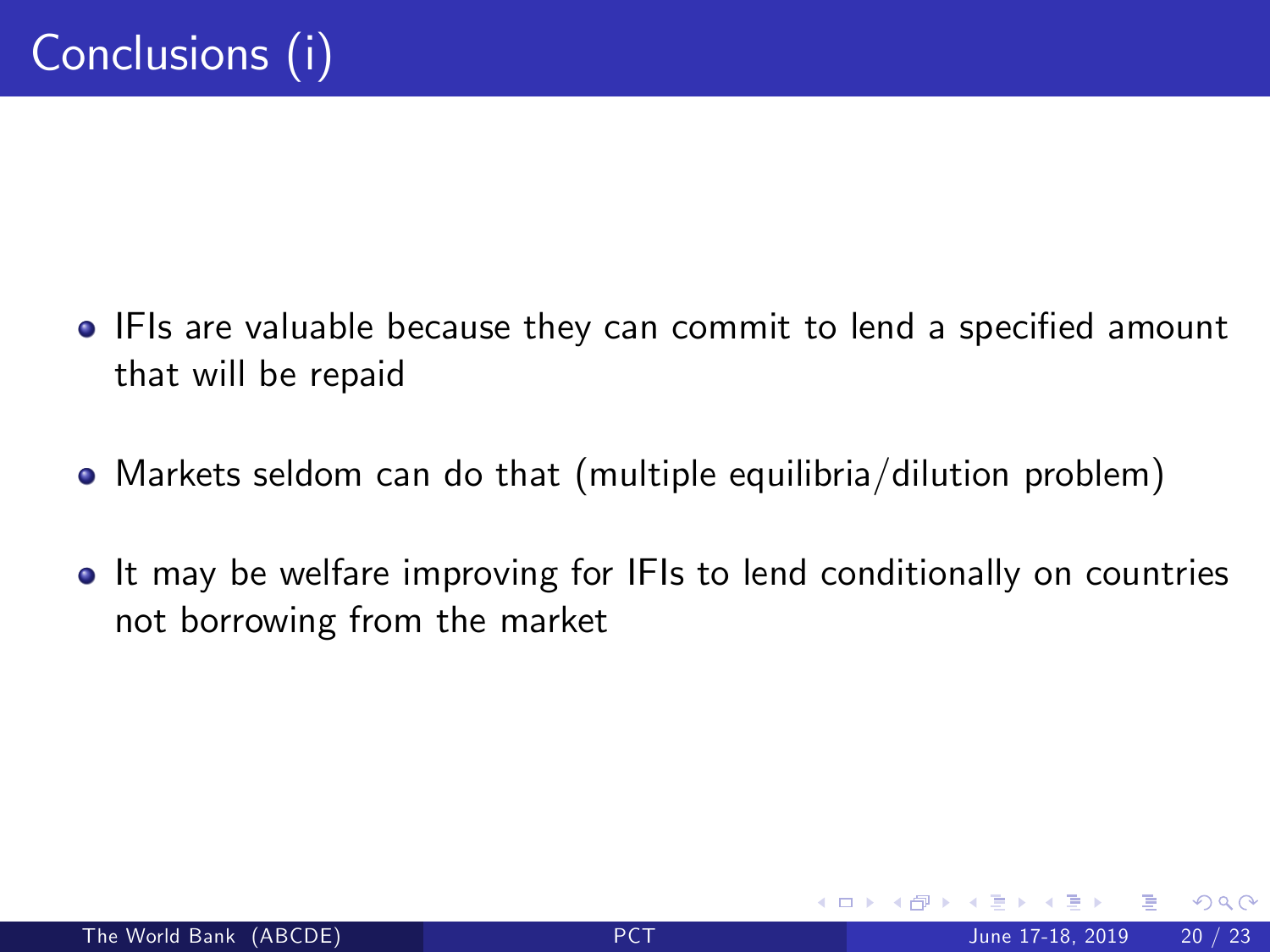- $\bullet$  PCT allows the official sector to lend more when the risk for commercial lenders is relatively high
- This means that IFIs should not allocate capital according to commercial lenders' risk measures
- Actually, they should be allowed to lend proportionally more to countries that have no or little market access
- This not only for development reasons, but also for safeguarding their resources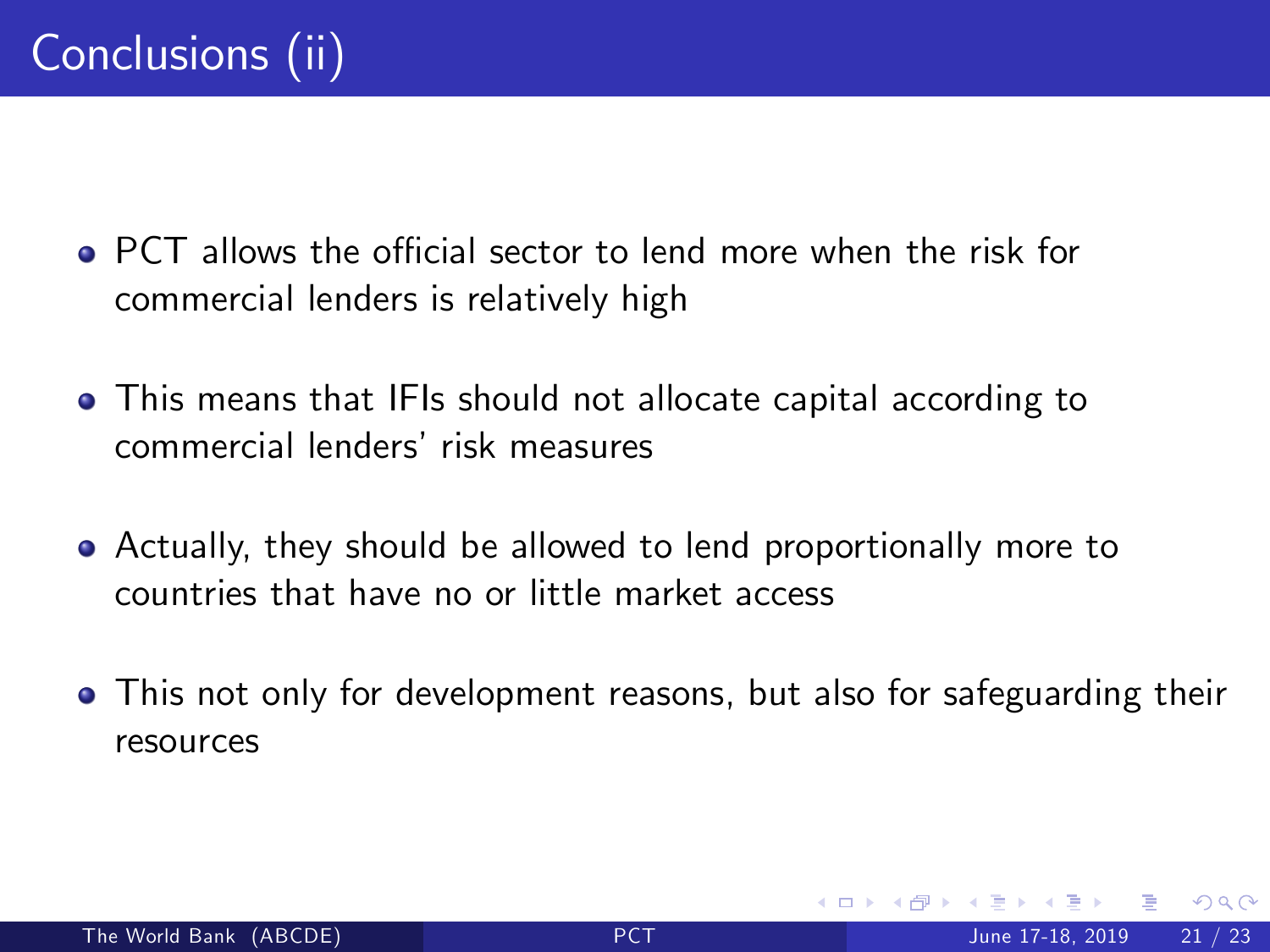## Conclusions (iii)

- Official lenders can help countries cope with major shocks, but there is a limit to the amount they can lend while maintaining PCT
	- Greece repaid private lenders while on default with the IMF, but may not repay...others official creditors
	- Argentina received a relatively small IMF package in 2001 and repaid in full and early
	- But now it borrowed a lot...
	- $\bullet$  Italy?
- Asking IFIs to "share the burden" in a debt restructuring operation, would destroy their ability of lending risk free, and thus their value added
- Bottom line: PCT lenders are different, the difference should be exploited not diminished